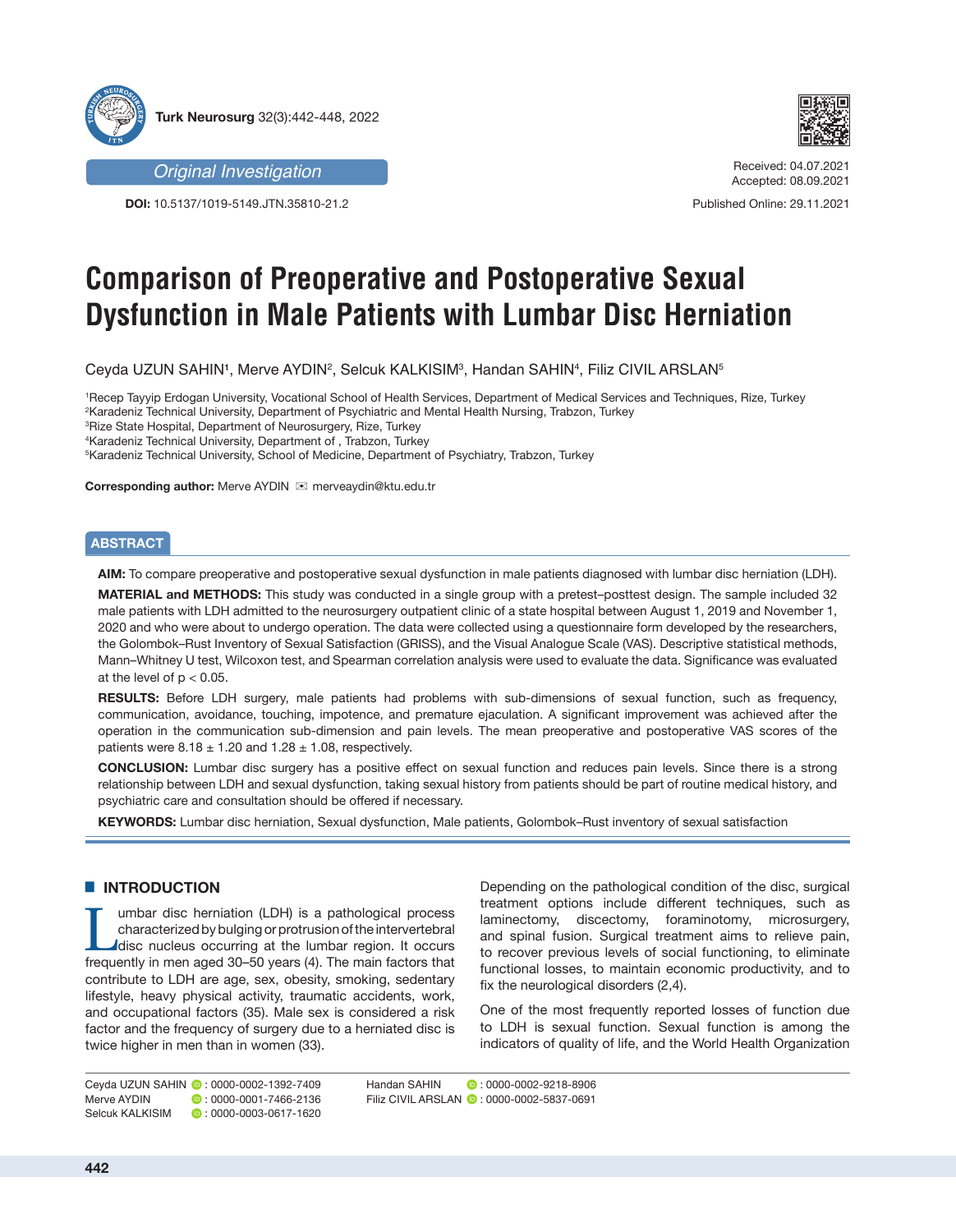recognized having and maintaining sexual activity as a significant indicator of health (14).

Sexual dysfunctions are a heterogeneous group of disorders characterized by clinically significant impairment in the sexual response cycle or lack of satisfaction from sexual activity (19,31). According to the Diagnostic and Statistical Manual of Mental Disorders, Fifth Edition (DSM-5), sexual dysfunctions include delayed ejaculation, impotence, low sexual desire, and premature ejaculation for men; orgasmic disorder, sexual interest/arousal disorder, genito-pelvic pain/ penetration disorder for women; and substance/drug-induced sexual dysfunctions, and specified and unspecified sexual dysfunctions for both sexes (24).

Although not fatal, LDH and sexual dysfunctions are two common disorders that seriously impair the quality of life of individuals. There is a strong relationship between LDH and sexual dysfunction (19), and LDH can directly and indirectly affect sexual function. The direct effect of LDH is root compression, which causes radiculopathy and can negatively influence the erection mechanism by disrupting the nerve-derived nitric oxide release that is regulated by the parasympathetic nervous system (19). Indirectly, LDH causes spinal nerve irritation, inflammation, or edema, causing pain in the lumbar region. Blunt pain is often seen around the lumbar spine and gluteal regions and can occur along with numbness in the foot and leg, tingling, and loss of sensation that affect physical activity. Additionally, pain can have a considerable limiting effect on sexual life (35). The prevalence of sexual dysfunction due to LDH varies from country to country and from culture to culture (20). In Turkish patients with LDH, 55% of men and 84% of women reported having sexual problems (19). About 34% of the Swedish population has experienced low back pain during sexual activity, and 30% reported severe limitations in sexual life due to low back pain. Similarly, 50% of the Japanese population experienced a reduction in the frequency of sexual arousal and activity due to low back pain (13).

Although relevant studies have evaluated sexual dysfunction in patients with LDH (9), comparing outcomes between the preoperative and postoperative periods is a neglected aspect of the issue (1,14,19,23). The literature mostly focuses on impotence and premature ejaculation problems, and to our knowledge, no studies in the literature have explored multiple dimensions of sexual dysfunction. In our study, sexual dysfunction in individuals diagnosed with LDH was evaluated multidimensionally, and the preoperative and postoperative sexual dysfunction and pain levels of the patients were evaluated. By drawing attention to the importance of the issue of sexual dysfunction in LDH, it is aimed to identify the current situation and to contribute to the development of appropriate treatments and approaches.

## █ **MATERIAL and METHODS**

#### **Design**

This study was conducted in a single group with a pretest– posttest design to compare preoperative and postoperative sexual dysfunction and pain levels in male patients diagnosed with LDH.

#### **Setting and Time**

The data of the study were collected at the Rize State Hospital Neurosurgery Outpatient Clinic between August 1, 2019 and November 1, 2020.

#### **Sample**

 The universe of the study comprised male patients diagnosed with LDH and who were to undergo operation between August 1, 2019, and November 01, 2020 in the Rize State Hospital Neurosurgery Outpatient Clinic (N=150). Power analysis was performed to determine the sample size for the research. The sample calculation was made with the G\* Power 3.1 package program. Based on the VAS mean scores in the study by Yao et al. (34), the sample that will represent the population was calculated at a significance level of 0.05, at a 95% confidence interval, 80% power of the study, and the effect size of 0.5 (medium level). As a result of the statistical analysis, it was predicted that the study should be conducted with 27 patients. To anticipate loss or exclusion of cases, 32 male patients were included in the study.

The inclusion criteria for the study are as follows: male, 18 years old and above, the diagnosis of LDH, undergoing microdiscectomy performed by the same physician, and voluntary participation in the study. Exclusion criteria were a history of sexual dysfunction; lack of a regular sexual partner; use of medication that may cause sexual dysfunction in the last 2 months (psychotropic drugs, antidepressants, and antihypertensive drugs); and history of psychiatric problem.

## **Data Collection Tools**

The data were collected using a questionnaire form developed by the researchers based on the relevant literature, the Golombok–Rust Inventory of Sexual Satisfaction (GRISS), and the Visual Analogue Scale (VAS).

#### **Questionnaire Form**

The form developed by the researchers comprised two parts. The first part included ten questions about the sociodemographic characteristics of the patients and the second part contained seven questions regarding the lumbar herniation in the patients.

# **The Golombok–Rust Inventory of Sexual Satisfaction (GRISS)**

The inventory, developed by Rust and Golombok, is a measurement tool comprising 28 questions to evaluate the quality of sexual intercourse and sexual dysfunction across different sub-dimensions. Both the total and sub-dimensional scores can be used in the evaluation of the inventory. High scores indicate a deterioration in the quality of sexual intercourse and increasing sexual dysfunction. The raw scores can then be converted into standard scores ranging from 1 to 9, and a profile can be separately drawn for women, men, or jointly for couples. Scores of five and above indicate a problem in that specific sub-dimension (27). Tuğrul et al. conducted the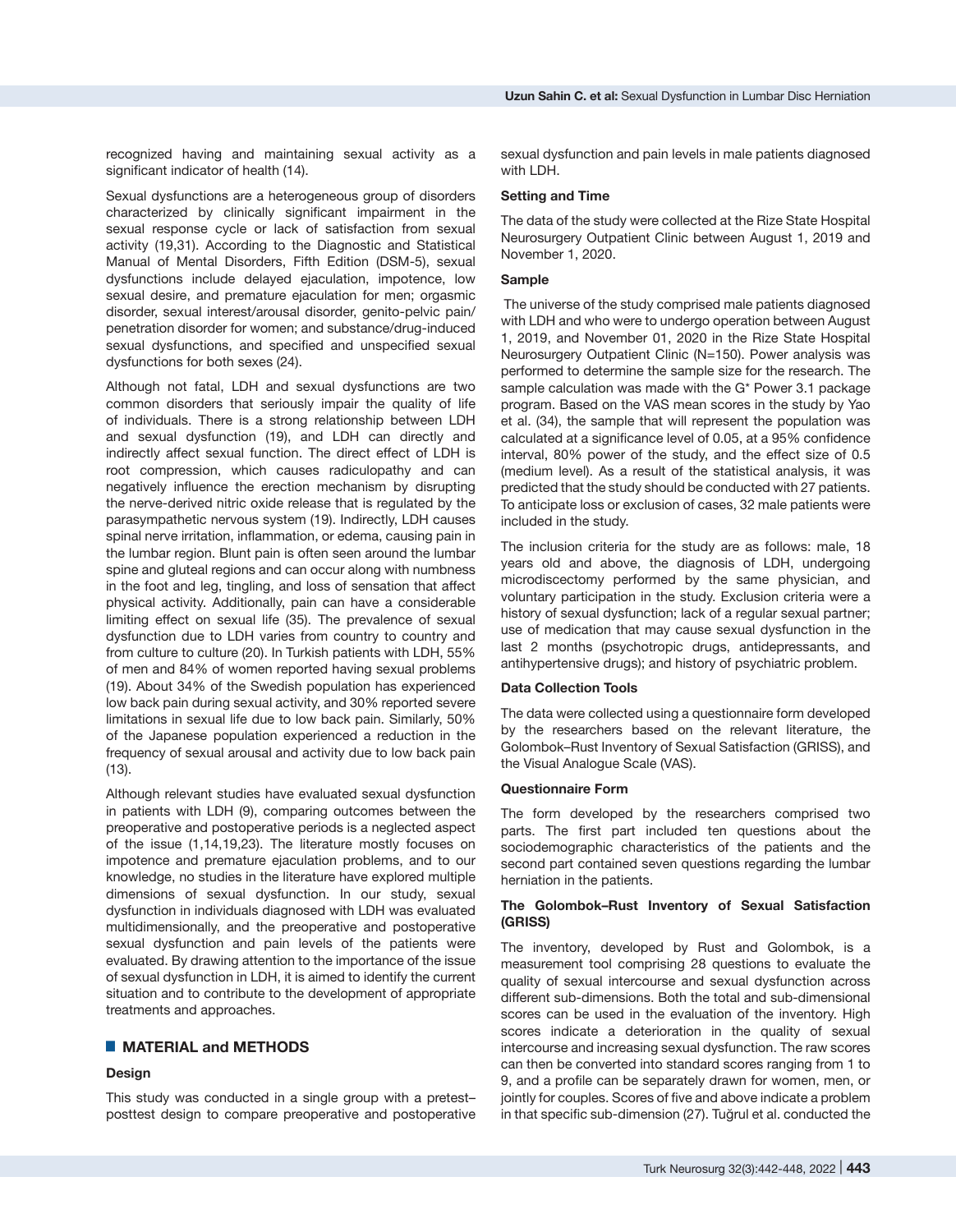Turkish validity and reliability study of GRISS (30). In our study, the Cronbach's alpha internal consistency coefficient was calculated as 0.91 in the preoperative application of GRISS and 0.90 in the postoperative application.

#### **The Visual Analog Scale (VAS)**

This is a 10-cm scale with the response "no pain" at one end and the response "max. pain" at the other end. In this scale, individuals are asked to point at their experienced pain level on a 0–10 score line. For measuring pain severity, the VAS has been reported to be more precise and reliable than other onedimensional scales (22).

#### **Data Collection**

The data were collected twice during the preoperative (pretest) and postoperative (posttest) periods. The researcher physician who performed the surgery 1–14 days before surgery performed the pretest (32). For the posttest, patients were contacted and asked to come 15 months after discharge for their first control appointment and postoperative evaluation. For those who could not attend the posttest appointment, the data collection forms were sent to patients online (n=7) to prevent data loss.

The questionnaires were filled in for each male patient by the researcher and the physician who performed the operation. Patients were assured that their privacy and confidentiality would be protected. Questions that were unclear to the patient were explained. All interviews were conducted in a separate and quiet room to ensure confidentiality and reliability during data collection. The interviews took an average of 30 minutes.

## **Data Evaluation**

The data were analyzed using the SPSS for Windows 22.0 program (Statistical Package for the Social Sciences). Descriptive statistical methods, such as percentage, mean, standard deviation, and median were used in the evaluation of the data, and the Kolmogorov–Smirnov distribution test was used to examine the normal distribution. Mann–Whitney U test, Wilcoxon test, and Spearman correlation analysis were used for categorical data according to the characteristics of the variables. Significance was evaluated at the level of p<0.05.

#### **Ethical Considerations**

Approval for the study was granted by the Karadeniz Technical University Faculty of Medicine Ethics Committee (Date: 31.07.2019, Protocol Number: 2019/109). The study was conducted in compliance with the ethical standards specified in the Helsinki Declaration.

Informed consent was obtained from each participant before starting this study.

#### █ **RESULTS**

The results revealed that the mean age of the patients was  $44.93 \pm 8.98$  years (min: 30; max: 60), 84.4% (27) of them were married, and 40.6% (13) were high school graduates. 37.5% (12) had been married for more than 15 years, 90.6% (29)

had children, 93.7% (30) were employed, and 75% (24) had medium income levels. With regard to their medical history, 79.2% (25) had lumbar hernia for 1–5 years, 81.3% (26) did not have a chronic comorbid disease, 84.4% had no regular medication, and 87.5% (28) did not use alcohol. When asked where they would go when having sexual problems, 59.4% (19) stated that they would go to the hospital and 56.3% would go to a urologist (Table I).

The average preoperative and postoperative GRISS total scores of the patients were  $42.93 \pm 18.81$  and  $40.21 \pm 10.21$ 14.99, respectively. Although there was a decrease in the postoperative GRISS total scores of the patients, it did not reach statistical significance (p=0.365). The preoperative mean scores of the VAS (p<0.001) and GRISS communication (p=0.002) sub-dimensions of patients were significantly higher than postoperative scores (Table II).

A significant positive correlation was observed between the preoperative and postoperative GRISS total scores and communication, satisfaction, avoidance, and impotence subdimensional scores. No significant relationship was observed between the preoperative and postoperative VAS and GRISS scores (Table III). GRISS standardized scores of the patients are given in Figure 1.

# █ **DISCUSSION**

LDH is a common disease that restricts activities of daily living and is characterized by significant low back pain in individuals afflicted by this condition (21). It affects numerous activities, such as standing, walking, bending, lifting weights, traveling, social life, dressing, and sexual life (12). Although there are studies examining the effect of LDH surgery on the quality of life and self-care level of patients (8,35), few studies have investigated its effects on sexual dysfunction. Despite advances in technology and surgical techniques, sexual dysfunction experienced by patients diagnosed with LDH remains a clinical problem (35). A decrease or improvement in the loss of function is expected after LDH surgery. Therefore, in our study, preoperative and postoperative sexual dysfunctions of male patients diagnosed with LDH were compared. The patients included were operated by the same physician using the same method (microdiscectomy).

The average age of the patients in our study was  $44.93 \pm$ 8.98 years. In studies conducted with patients with LDH, the average age was reported to be between the ages of 30 and 45 years (8,35). These findings show that the incidence of LDH in young, middle-aged, and productive individuals is high.

It was observed in this study that the mean scores and GRISS total scores of all sub-dimensions (frequency, communication, satisfaction, touching, impotence, premature ejaculation) decreased compared to the preoperative period except for postoperative GRISS avoidance sub-dimension. These results show that LDH surgery has a positive effect on multiple sub-dimensions of sexual dysfunction in male patients and provides an improvement in symptoms. Similarly, literature cites that LDH surgery improves the frequency of sexual intercourse (1,10), desire, and satisfaction (7). The increase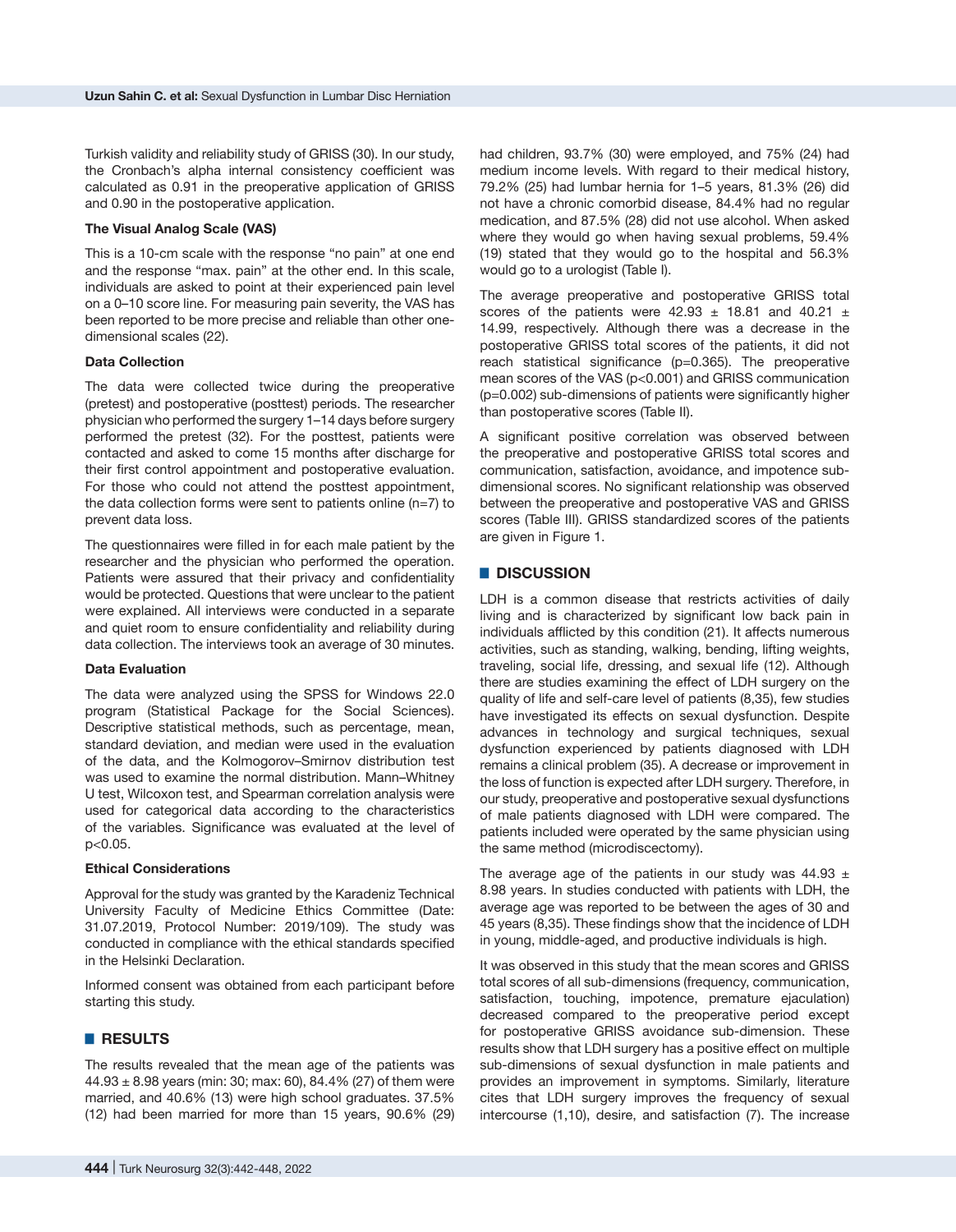|                                       | n               | $\frac{0}{0}$    |  |
|---------------------------------------|-----------------|------------------|--|
|                                       | 44.93±8.98      |                  |  |
| Age (mean $\pm$ sd)                   |                 | (min:30; max:60) |  |
| <b>Marital status</b>                 |                 |                  |  |
| Married                               | 27              | 84.4             |  |
| Single                                | 5               | 15.6             |  |
| <b>Marital status</b>                 |                 |                  |  |
| <b>Illiterate</b>                     | 2               | 6.3              |  |
| Literate                              | 9               | 28.1             |  |
| Primary education                     | 6               | 18.8             |  |
| High school and over                  | 15              | 46.8             |  |
| <b>Duration of marriage</b>           |                 |                  |  |
| 1-5 years                             | 4               | 12.5             |  |
| 5-10 years                            | 10              | 31.3             |  |
| $10-15$ years                         | 6               | 18.8             |  |
| 15 years and over                     | 12              | 37.5             |  |
| <b>Having children</b>                |                 |                  |  |
| Yes                                   | 29              | 90.6             |  |
| No                                    | 3               | 9.4              |  |
| <b>Employment</b>                     |                 |                  |  |
| Yes                                   | 29              | 90.6             |  |
| No                                    | 3               | 9.4              |  |
| <b>Income level</b>                   |                 |                  |  |
| Good                                  | 5               | 15.6             |  |
| Middle                                | 24              | 75               |  |
| Low                                   | 3               | 9.4              |  |
| <b>Family type</b>                    |                 |                  |  |
| Nuclear                               | 12              | 37.5             |  |
| Extended                              | 20              | 62.5             |  |
| Lumbar hernia disease duration        |                 | $5.2 + 4.6$      |  |
| (years) (mean± sd)                    | (min:1; max:25) |                  |  |
| <b>Presence of chronic disease</b>    |                 |                  |  |
| No                                    | 26              | 81.3             |  |
| Yes                                   | 6               | 18.7             |  |
| <b>Using regular medication</b>       |                 |                  |  |
| Yes                                   | 5               | 15.6             |  |
| <b>No</b>                             | 27              | 84.4             |  |
|                                       |                 |                  |  |
| <b>Using alcohol</b><br>No            |                 |                  |  |
| Yes                                   | 28<br>4         | 87.5<br>12.5     |  |
|                                       |                 |                  |  |
| The person consulted when having a    |                 |                  |  |
| sexual problem                        |                 |                  |  |
| Nobody                                | 8<br>19         | 25               |  |
| Hospital                              | 5               | 59.4<br>15.6     |  |
| Family physician                      |                 |                  |  |
| Specialist of the physician consulted |                 |                  |  |
| when having a sexual problem          |                 |                  |  |
| Family physician                      | 3               | 9.4              |  |
| Urologist                             | 18              | 56.3             |  |
| Psychologist                          | 8               | 25               |  |

3

9.4

**Others** 

**Table I:** Distribution of the Sociodemographic Characteristics of the Patients

**Table II:** Comparison of pre and Postoperative GRISS and VAS Scores

|                          | <b>Preoperative</b> | <b>Postoperative</b> | $p^*$   |
|--------------------------|---------------------|----------------------|---------|
| GRISS                    | $42.93 + 18.81$     | $40.21 + 14.99$      | 0.365   |
| Frequency                | $4.15 \pm 1.22$     | $4.09 + 1.27$        | 0.668   |
| Communication            | $4.06 + 1.94$       | $3.06 \pm 1.84$      | 0.002   |
| Satisfaction             | $6.75 \pm 2.71$     | $6.15 \pm 2.08$      | 0.364   |
| Avoidance                | 4.28 + 2.96         | $4.40 \pm 3.48$      | 0.547   |
| Touching                 | $5.09 \pm 3.08$     | $4.65 \pm 3.37$      | 0.371   |
| Impotence                | 6.21 + 2.59         | $6.09 + 2.24$        | 0.882   |
| Premature<br>ejaculation | $6.87 + 2.69$       | 6.62 + 2.36          | 0.710   |
| VAS                      | $8.18 \pm 1.20$     | $1.28 \pm 1.08$      | < 0.001 |
|                          |                     |                      |         |

*\*Wilcoxon test.*

in postoperative avoidance behavior of patients compared to the preoperative period may be due to concerns about postoperative damage. Avoidance behaviors may develop in men who have sexual problems (28). Men may perceive all forms of behavior involving physical contact as a starting signal for sexual intercourse. Thus, it should not be ignored that men's avoidance of approaching their partners may disrupt the relationship between couples or cause them to move away from each other.

Healthy communication is a prerequisite for a harmonious sexual life. Communication is a critical factor in determining the quality of sexual life as it involves the couples being open to each other, being together, and exchanging ideas (3). Inadequate communication between couples can harm their sexual life (15,18). Additionally, sexuality is of great importance in terms of ensuring communication, harmony, and sharing between spouses. In other words, there is a strong relationship between sexuality and communication (6). In our study, a significant decrease was observed in the GRISS communication sub-dimension score of the patients postoperatively. It is thought that increased well-being, resulting from decreased postoperative pain and disappearance of disease symptoms, can increase communication in patients and their partners.

In our study, as the preoperative GRISS total scores of patients increased, the postoperative GRISS satisfaction subdimension scores significantly increased. Sexual satisfaction is a fundamental component of sexuality (31). Sexual satisfaction comprises physical and affective/emotional components. Physical component refers to "pleasure from sexual intercourse" or "satisfaction," while emotional sexual satisfaction means "happiness in a continuous relationship" (17). Sexual dysfunctions and satisfaction are reported to be interrelated (31). Studies examining sexual satisfaction in patients with sexual dysfunction similarly show that their sexual satisfaction is low (14,24). High scores of premature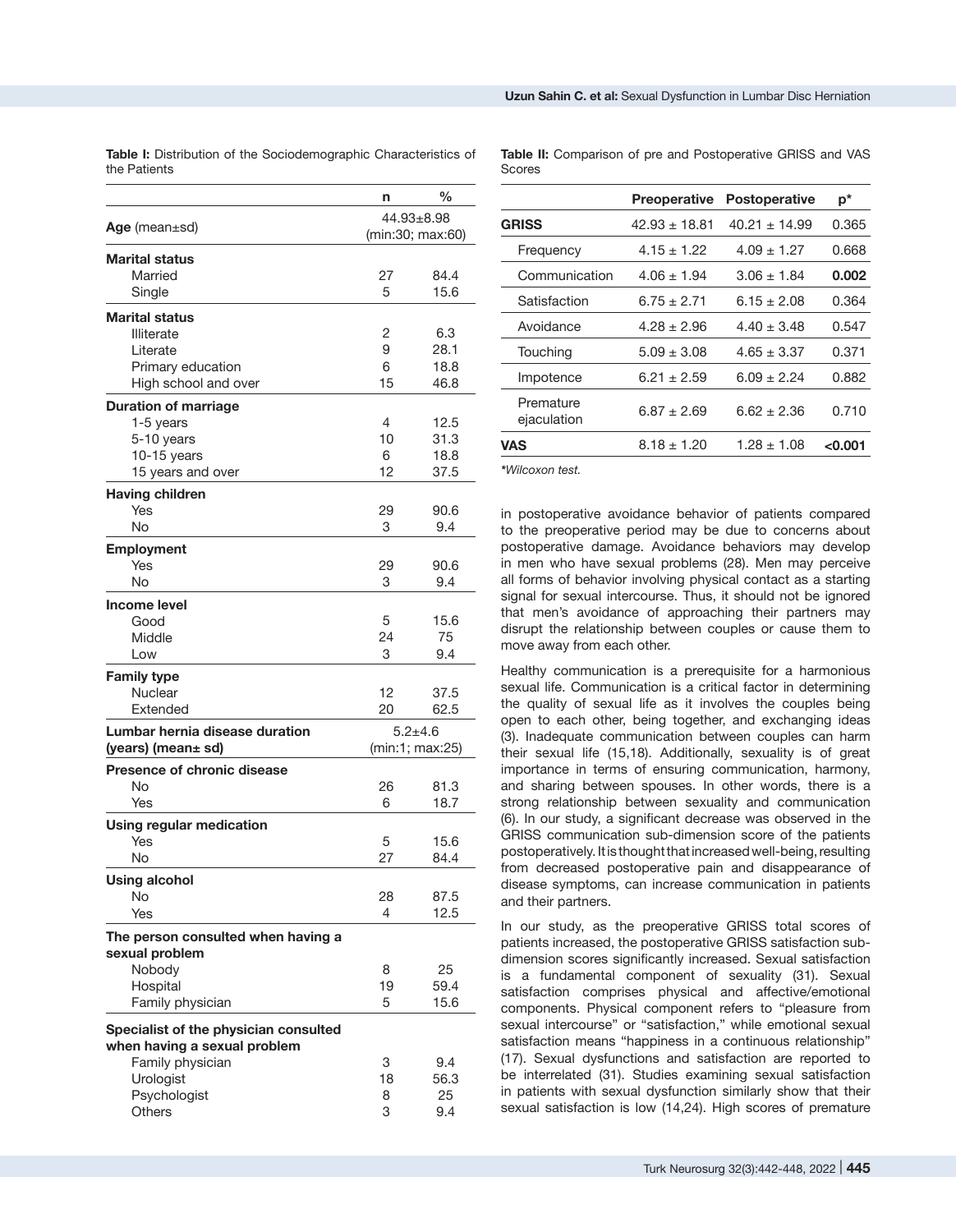| <b>Preoperative</b><br>Postoperative                                         |                       | $\overline{2}$    | 3        | 4           | 5                     | 6        | 7           | 8                    | 9               | 10       | 11                       |
|------------------------------------------------------------------------------|-----------------------|-------------------|----------|-------------|-----------------------|----------|-------------|----------------------|-----------------|----------|--------------------------|
| $(1)$ GRISS                                                                  | 0.589"                | 0.373             | 0.451    | $0.498$ "   | $0.516^{*}$           | 0.341    | $0.629^{*}$ | 0.244                | 0.139           | 0.266    | 0.020                    |
| (2) Frequency                                                                | 0.387                 | $0.425^{\degree}$ | 0.213    | 0.315       | 0.288                 | 0.358"   | $0.430^{*}$ | 0.221                | 0.125           | 0.126    | 0.085                    |
| (3) Communication                                                            | 0.567                 | $0.380^{\circ}$   | 0.618"   | 0.351'      | 0.588"                | 0.210    | $0.473$ "   | 0.323                | 0.138           | 0.271    | $-0.029$                 |
| (4) Satisfaction                                                             | $0.178^{*}$           | 0.065             | 0.138    | 0.217       | 0.161                 | 0.023    | $0.370^{*}$ | $-0.088$             | 0.069           | 0.161    | 0.094                    |
| (5) Avoidance                                                                | $0.474$ <sup>**</sup> | 0.331             | 0.259    | 0.413       | $0.482$ <sup>**</sup> | 0.322    | $0.580^{n}$ | 0.190                | 0.114           | 0.131    | 0.003                    |
| (6) Touching                                                                 | 0.542"                | 0.299             | 0.311    | $0.452^{n}$ | 0.535                 | 0.492"   | 0.500"      | 0.242                | $-0.047$        | 0.161    | $-0.130$                 |
| (7) Impotence                                                                | $0.375^{\degree}$     | 0.331             | 0.142    | $0.398^{*}$ | 0.346                 | 0.187    | $0.459^{*}$ | 0.083                | 0.185           | 0.223    | 0.060                    |
| (8) Premature ejaculation                                                    | 0.427                 | 0.221             | 0.316    | $0.382^{*}$ | 0.308                 | 0.249    | 0.414       | $0.383$ <sup>*</sup> | $0.365^{\circ}$ | 0.339    | 0.037                    |
| $(9)$ VAS                                                                    | 0.069                 | $-0.077$          | 0.063    | 0.293       | 0.209                 | $-0.069$ | $-0.146$    | 0.000                | 0.114           | $-0.155$ | 0.180                    |
| $(10)$ Age                                                                   | 0.223                 | 0.053             | 0.070    | 0.161       | 0.131                 | 0.161    | 0.223       | 0.339                | 0.010           |          | $\overline{\phantom{a}}$ |
| (11) Duration of marriage                                                    | 0.007                 | 0.026             | $-0.053$ | 0.094       | 0.003                 | $-0.130$ | 0.060       | 0.037                | $-0.095$        | 0.677''' |                          |
| $0.01$ $\mu$ $0.004$ $\mu$ $0.004$ $\mu$ $0.004$ $\mu$ $0.004$ $\mu$ $0.004$ |                       |                   |          |             |                       |          |             |                      |                 |          |                          |

**Table III:** Pre- and Postoperative Correlation Coefficients Between GRISS, VAS and Some Variables

*Spearman Correlation Analysis\* p<0.05 \*\* p<0.01 \*\*\*p<0.001.*





ejaculation and impotence of the patients in our study may have resulted in their low sexual satisfaction scores.

No statistically significant difference was observed between the preoperative and postoperative impotence scores of the patients, although a trend of decreasing scores was observed between the preoperative and preoperative periods. The most common sexual dysfunction in men is impotence (26). Dursun et al. reported that approximately half (47.3%) of patients with LDH has impotence. Dursun et al. found impotence in 43.7% of men with LDH in their study. Neural compression, severe back pain, pain medications, and psychogenic factors may be responsible for impotence in patients with LDH (9).

The reason for the lack of a statistically significant difference between preoperative and postoperative impotence scores of the patients in our study may be related to a condition related to neural compression.

In our study, no statistically significant difference was observed between the preoperative and postoperative premature ejaculation scores. However, both impotence and premature ejaculation scores of the patients were found to be high. The relationship between impotence and premature ejaculation has been widely seen in studies (5,16) with 23%–30% of men with impotence also suffering from premature ejaculation (16). A patient with premature ejaculation may be led to thinking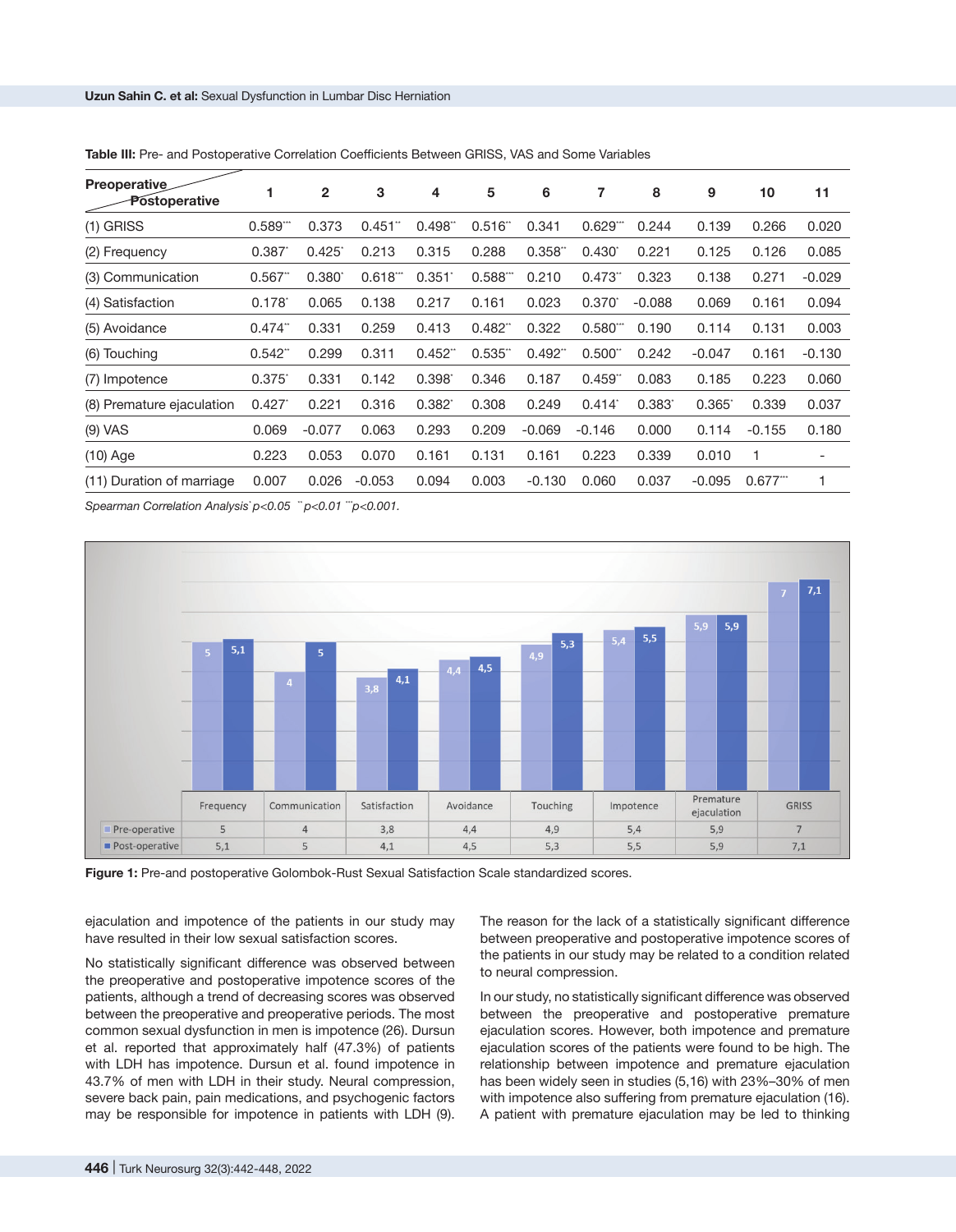that he cannot fulfill his sexual role, causing him to feel inadequacy, sexual reluctance, and decrease in satisfaction. This may ultimately result in problems with erection. The patients in our study were asked to provide information on the history of chronic diseases that may affect their sexual function, but they were not further evaluated in terms of diabetes, circulatory disorders in peripheral vascular diseases, and hormonal changes in testicular dysfunctions. Additionally, it is thought that psychological factors, such as conflict with a sexual partner, feelings of abandonment, addiction, body image problems, low self-esteem, and depression may affect the sexual functions of the patients.

Pain is the main reason for patients with LDH to be admitted to the hospital, and it affects the quality of life and functional status of these patients (14,29). The preoperative and postoperative VAS scores of the patients included in our study were compared, and it was determined that the difference was statistically significant, and the postoperative mean pain scores decreased significantly compared to the preoperative period. Patients in our study group were operated using the microdiscectomy method. The microdiscectomy method is accepted as the gold standard in the surgical treatment of herniated discs (2). Evidence shows that compared to open surgery, microdiscectomy results in lower levels of pain (19,25), less blood loss during surgery, shorter operation time, shorter hospital stay, less need for medication for pain, decreased infection rate, and shorter time for patients to be able to return to work (11,25).

In our study, although postoperative pain levels of patients with a diagnosis of LDH decreased significantly, no significant relationship was found between reduced pain level and sexual function. Consistent with our study, Holmberg et al. reported that reducing pain level after LDH surgery has no effect on sexual function, and Elsharkawy et al. determined that sexual function of 69.3% of the patients was quantitatively and qualitatively the same as before LDH surgery (10). In contrast, a study by Dursun et al. reported a positive relationship between high pain level and impotence in male patients diagnosed with LDH (9). Moreover, Holmberg et al. conducted a study with 18,529 patients diagnosed with LDH and reported an improvement in sexual function with decreased pain during sexual activity in the first year after surgery (19).

# █ **CONCLUSION**

Our study revealed that male patients diagnosed with LDH had problems in preoperative sexual function, frequency, communication, avoidance, touching, impotence, and premature ejaculation. The mean GRISS score of the patients was 42.93  $\pm$  18.81 preoperatively, 40.21  $\pm$  14.99 postoperatively, and the mean VAS score was  $8.18 \pm 1.20$  preoperatively, and  $1.28 \pm 1.20$ 1.08 postoperatively. LDH surgery provided a significant improvement in male patients' sexual function, communication sub-dimension, and pain level. Although surgical treatment provided an improvement in sexual function, impotence and premature ejaculation problem continued in the postoperative period. Since there is a relationship between LDH and sexual

dysfunction, taking a sexual history should be part of routine medical history in patients admitted to the hospital, and psychiatric consultation is recommended, if necessary.

The strength of our study is that the patients in our study were operated by the same physician using the same method (microdiscectomy), and the sexual dysfunction and pain levels of male patients diagnosed with LDH before and 15 months after surgery were compared. The most important limitations of our study are the small sample size and the evaluation of sexual function that were performed with scales rather than diagnostic interviews. Moreover, because sexuality is considerably influenced by cultural values, evaluations made using questionnaires can potentially be misleading. To obtain more statistically significant results, it is recommended to conduct further comprehensive research with a larger group and to include diagnostic interviews in the evaluation of sexual dysfunction.

# **E** AUTHORSHIP CONTRIBUTION

**Study conception and design:** CUS, MA, SK, HS, FCA **Acquisition of data and analysis:** CUS, MA, SK

**Draft manuscript preparation:** CUS, MA, SK, HS, FCA

**Critical revision of the article:** FCA

Final approval of the manuscript: CUS, MA, HS. The authors share the responsibility for the manuscript.

## █ **REFERENCES**

- 1. Akbas NB, Dalbayrak S, Kulcu DG, Yilmaz M, Yilmaz T, Naderi S: Assessment of sexual dysfunction before and after surgery for lumbar disc herniation. J Neurosurg Spine 13(5):581-586, 2010
- 2. Aldemir K, Gurkan A: Rehabilitation after lumbar disc surgery and the role of the nurse. Turkısh Journal of Health Sciences and Research 1:63-71, 2018
- 3. Atan A, Bulus M: The effect of family communication skills psychoeducation program on couples' communication skills and dyadic adjustment. Journal of Gazi Educational Faculty 40:1-5, 2020
- 4. Camino Willhuber G, Kido G, Mereles M, Bassani J, Petracchi M, Elizondo C, Gruenberg M, Sola C: Factors associated with lumbar disc hernia recurrence after microdiscectomy. Rev Esp Cir Ortop Traumatol 61:397-403, 2017
- 5. Culha MG, Tuken M, Gonultas S, Cakir OO, Serefoglu EC: Frequency of etiological factors among patients with acquired premature ejaculation: Prospective, observational, singlecenter study. Int J Impot Res 32:352-357, 2020
- 6. Colak AM, Cin FM: The effect of women's sexual satisfaction on their hapiness in relationships. İstanbul Ticaret University Journal of Social Sciences 18:745-754, 2019
- 7. Daniels AH, Reid D, Durand W, Disilvestro K, Hamilton DK, Passias P, Kim HJ, Protopsaltis T, LaFage V, Smith JS, Shaffrey C, Gupta M, Klineberg E, Schwab F, Burton D, Bess S, Ames C, Hart R: Sexual dysfunction secondary to lumbar stiffness in adult spinal deformity patients before and after long-segment spinal fusion. World Neurosurgery 139:474–479, 2020